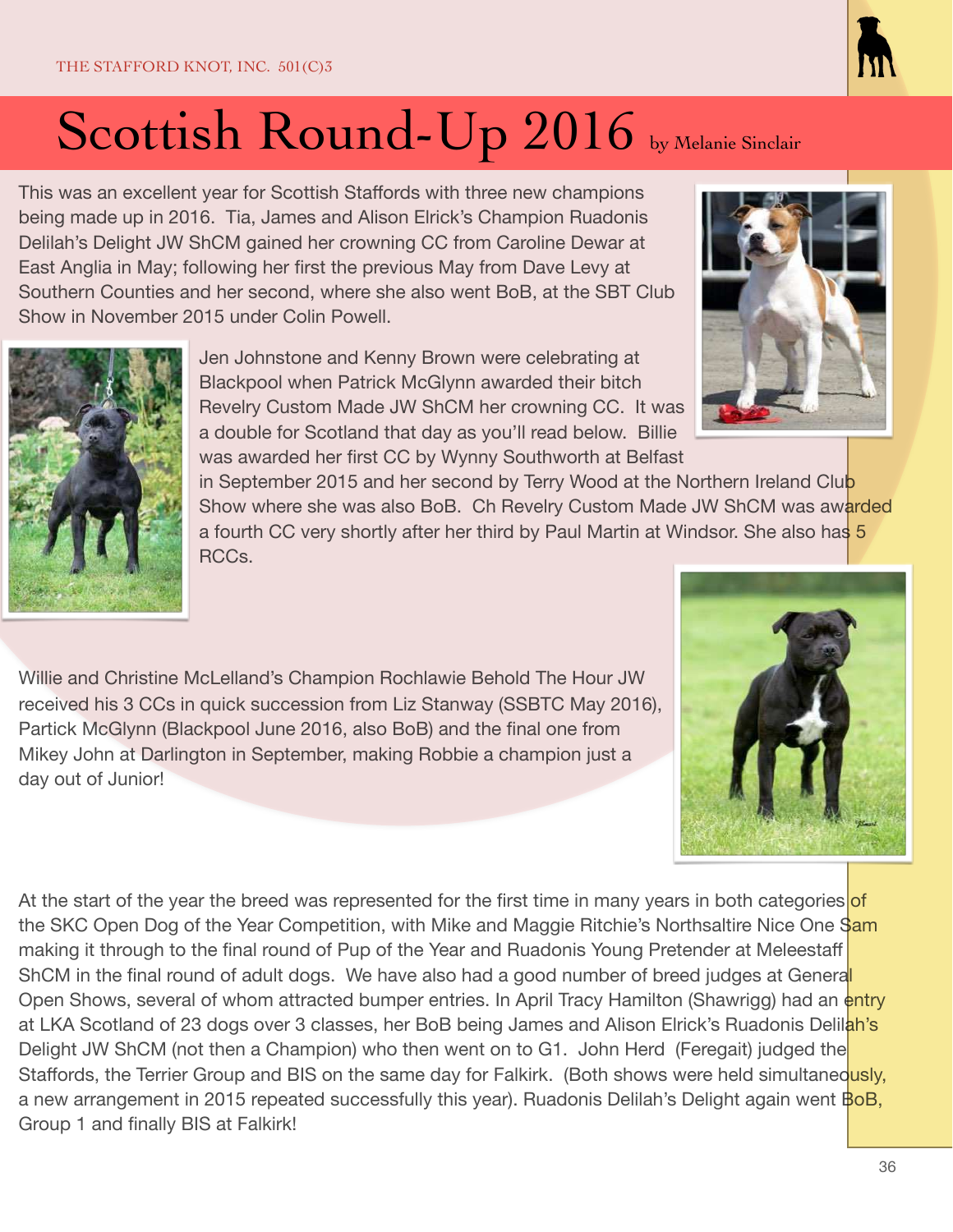

Eric McPhail (Scorguie) judged Staffords in May at Carluke and found his BoB in McLelland's Rochlawie Behold the Hour JW from an entry of 15. Andy Mayren (Fergiestaff) judged Staffords and Mini Bull<mark>s at St</mark> Andrews and Cupar, awarding BoB to Gary and Teri Owen's Kyraloebis Viva La Juicy at Tagstane. The remainder of the Terriers were judged by Archie Bryden.

Lorraine Rollin (Seenworstaff) judged 5 classes of Staffords at Dundee Canine Society in June (Scotland's largest Open Show, held in Camperdown Park, and well worth a visit) attracting an entry of 20 and awarding Best of Breed to Wendy Milne's Incredible Strength of Strathmorbull who also went Group 3 under Carol Ridley (Jagstaff) who judged the Terrier Group.

In July Claire Crossman (Pendlestaff) judged at Greenock and awarded BoB to Patrick's Welshstaff Last Gap, Ty was also awarded his Stud Book Number this summer. Jen Johnstone (Revelry) judged Larkhall Canine Club in July and found her BoB in Rochlawie Behold the Hour JW. In August Spencer Cox (Hamason) attracted an entry of 18 Staffords for Upperward of Lanarkshire (their best Stafford entry ever!) and for BoB chose Ruadonis Young Pretender at Meleestaff ShCM who also went G4 under Helen Reaney (Rolenska) who judged the Terrier Group and BIS.

October saw Julie Gray (Aberstaff) judging an entry of 23 at The Terrier Club of Scotland Open Show, with Ch Rochlawie Behold the Hour JW going BoB and on to Group 4 under Bob Blackley from an impressive line up of terriers. This was another show with a great atmosphere with the chance to catch up with terrier enthusiasts from all the breeds from as far afield as Morecambe.

The Stafford Class was reinstated by Perth Canine Club and Tayside, Lochee and District increased the number of classes, although sadly some societies have dropped the class due to low entries under non breed judges. It can be more difficult to attract a big entry in Scotland with less dogs around and the greater distances to travel, however it has been very encouraging to see the entries this year under breed judges. Long may this trend continue, and it can, with the support of Stafford enthusiasts in Scotland and the good people willing to travel to judge the dogs too. Kenny Brown (Revelry), Lesley McDonald (Tusselstaff) and Angie Isles (Luthais) all have appointments in December which I am sure will be well supported.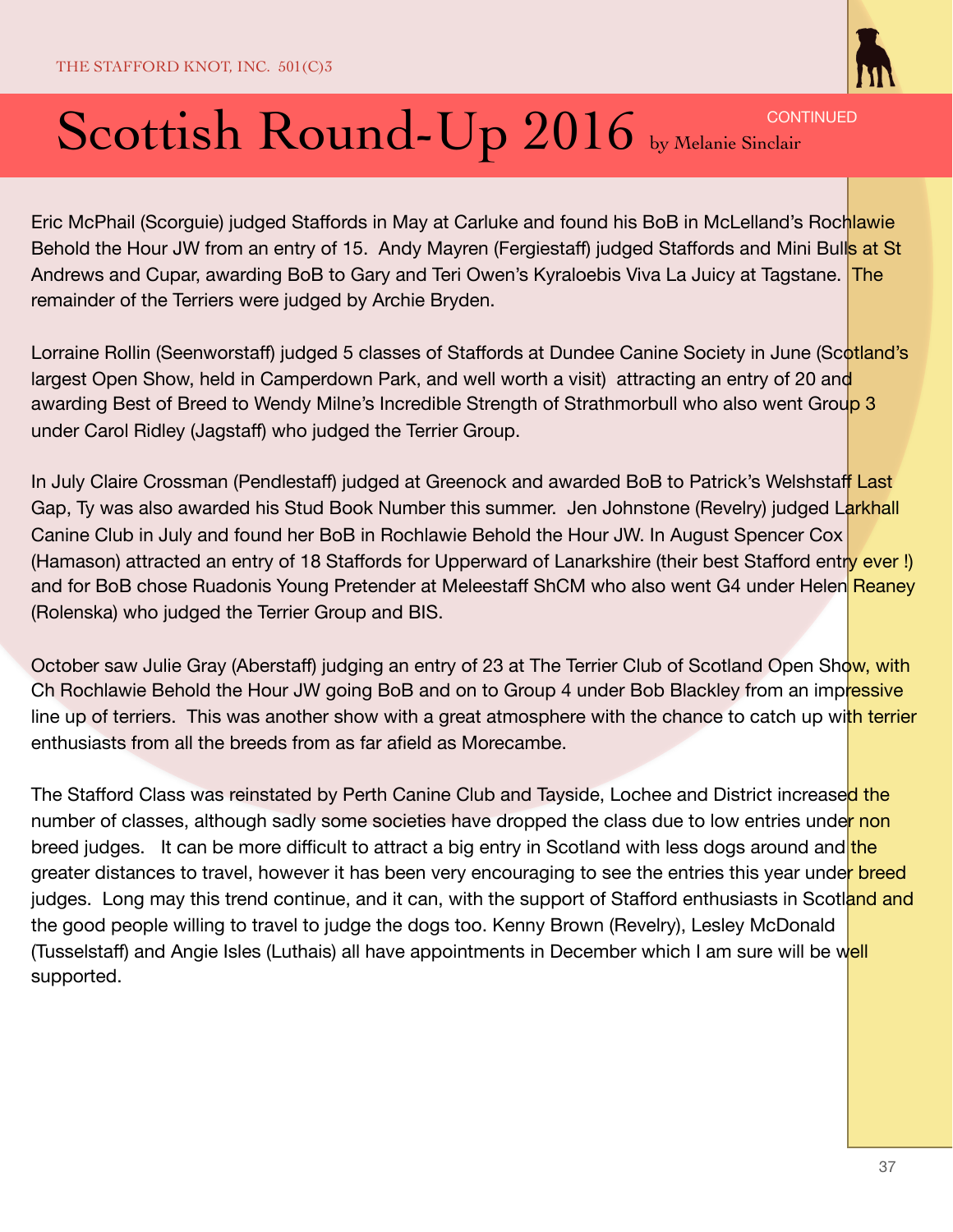

**North of Scotland Club** 



This year the North of Scotland Club committee welcomed several new members, great news when the club covers such a wide geographical area. The Club Awards for 2015 were awarded at the Limited Show at the end of November and saw Puppy of the Year go to Rochlawie Behold the Hour (now JW and Ch), Junior of the Year jointly awarded to siblings Ruadonis Delilah's Delight JW ShCM (now Ch) and Ruadonis Young Pretender at Meleestaff ShCM and Stafford of the Year also won by Ruadonis Delilah's Delight. The new Award of Veteran of the Year was won by Gary and Teri Owen's Crashkon No Stoppin' Me Now at Tagstane. This year we will again see a close call with Scottish dogs of all ages doing very well.





Teri Owen (Tagstane) judged the Limited Show and her BIS was Boath's

Luthais Born to Reign, RBIS Rochlawie Behold the Hour (also Best Puppy in Show), BOS Rochlawie Bonnie Lass (also RBPIS). Christine and Willie McLelland went home very happy that day! Shona McConnachie (Calgacus) judged the Special Awards Classes which the club are finding to be well supported giving up and coming judges much needed numbers.

The Open Show in March was judged by Derek Moore who travelled from Ireland to judge the dogs. A great day was had by all and as usual Karen Jackson and crew in the kitchen fed the crowd handsomely!

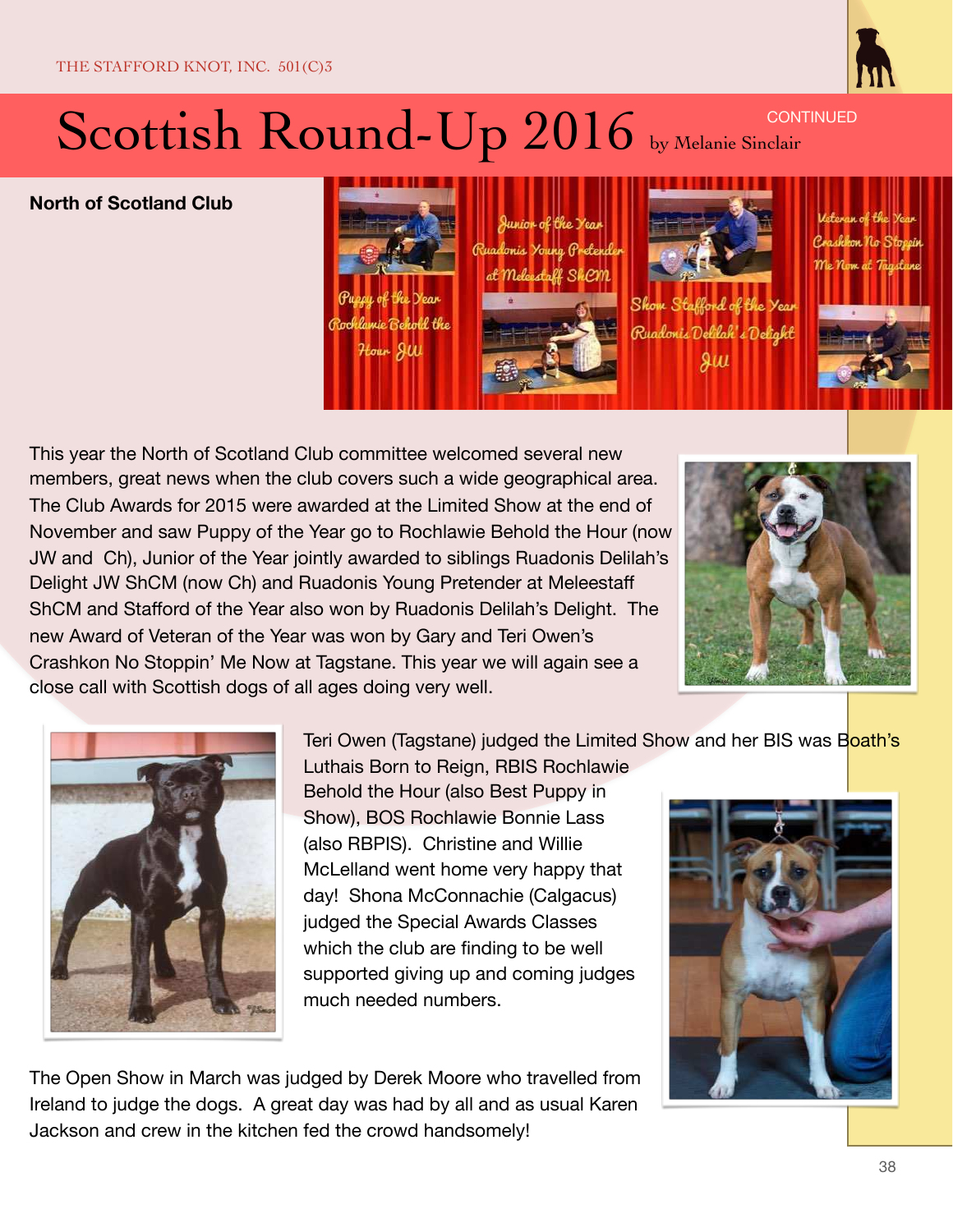

Best in Show was Johnstone and Brown's Revelry Custom Made JW with BOS and RBIS going to Patrick's Welshstaff Last Gasp. Best Puppy in Show was the dog, Donald's Vanayres Gambler. The Special Awards Classes were judged by Michael Findlay and were well supported by exhibitors.

The North of Scotland Championship Show was held back to back with SKC in August, and arrangement which seems to work well. The club had its biggest ever foreign entry under Jimmy Byrnes (Lackyle) who awarded the Dog CC to Hugonet and Kolsek's I Hate My Name Des Espoirs De Wallieux making him up to Champion, having received his second CC under Steve Halifax the day before! Jimmy awarded the Reserve DCC to Robb's Caymenstaff's Blackthorn. This was an emotional moment for the Robbs who are new to showing and have thrown themselves into the pursuit wholeheartedly. The scale of their achievement became clear when they heard the cheers from the crowd! Angie Isles judged the SACs classes in the lunch break, a last minute stand in due to a family emergency, and her first appointment. A Theatre Nurse to trade she kept her cool and did a super job. The catering was again outstanding with oodles of home-made goodies including Stovies with Beetroot, Steak Pies and Carrot Cake. The venue by the sea is picturesque and if time permits a lovely walk can be had with your dogs. Sponsorship for this show was generous and exhibitors enjoyed complimentary shortbread and the chance to win some great prizes. The club also hosted Staffie Smiles

> Rescue and Scottish Staffie Rescue, and the winner of BPIS, Gordon Jack and Marnie

(Tusselstaff No Angel) generously donated their huge bag of Royal Canin to rescue. The afternoon saw bitch judging commence and Jimmy found his Bitch CC winner and Best in Show in Nettleworth No Kan Doo with the Reserve going to Mann's Nerotoro Cosmic Girl. This show will revert to having two judges from 2017.





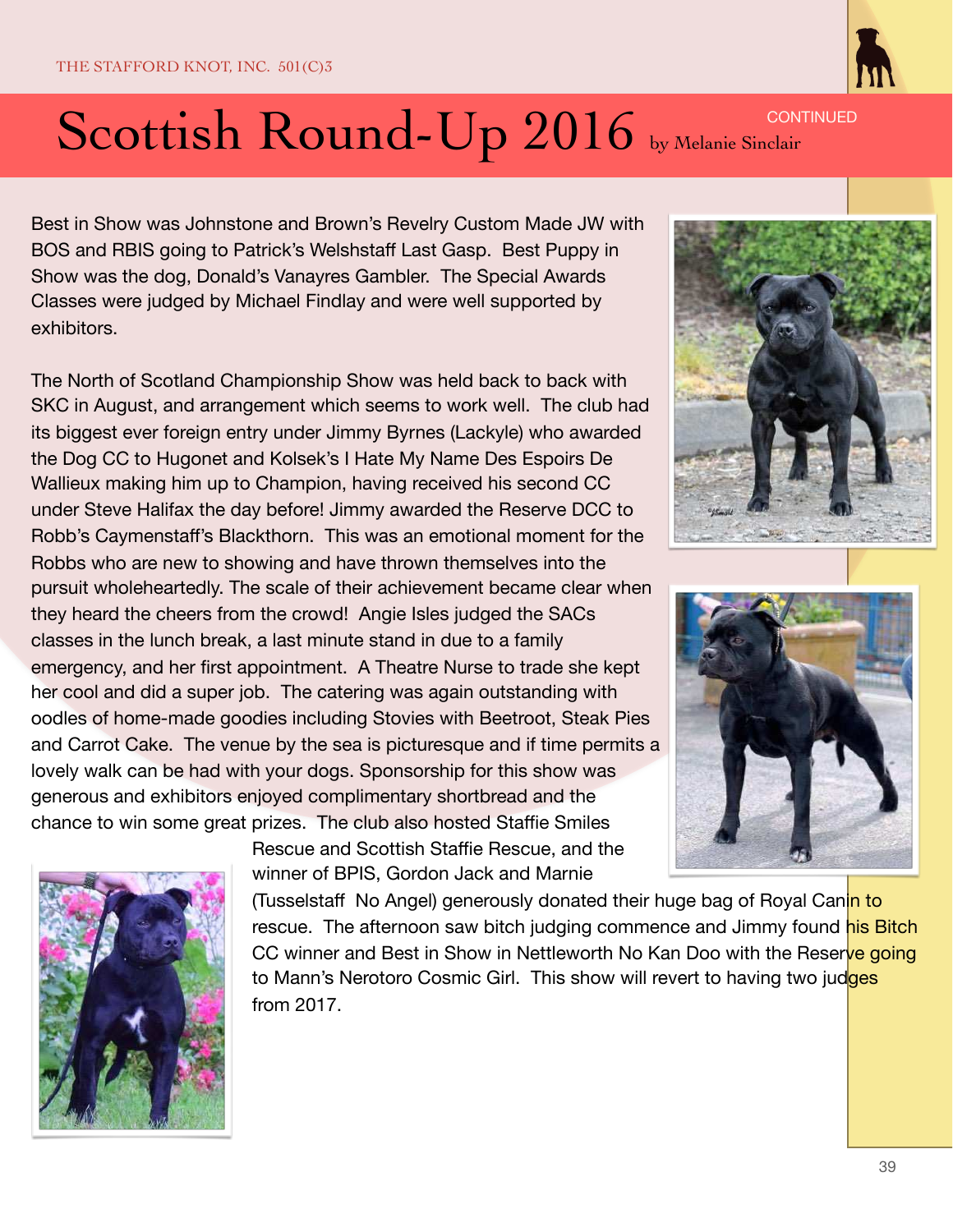

**Scottish Club** 

The Scottish SBT Club held their Champ Show back to back with SKC in May, again an arrangement that works very well giving exhibitors the chance to show under more than one judge the same weekend. The change of venue was well received with ample parking and a spacious hall. The raffle was up to the usual standard with some excellent prizes including a TV! The moment that made it for me, and judging by the cheers everyone else too, was when Robbie, Rochlawie Behold the Hour JW was awarded his first CC by Liz Stanway (Waystaff) who was judging the dogs. It seemed for a moment that the roof might come off! Liz awarded the Reserve Dog CC to Lewis' Kenstars Apollo.

Jayne Winrow (Jayneze) judged the bitches and awarded the CC to Lewis' Welshstaff Mysterious Girl, who then went BIS. Mann's Nerotoro Cosmic Girl was awarded the Reserve. Best Puppy went to the dog, Freeman and Davis' Kylestaff Moonlight Shadow.

The Club's Open Show was held on 29<sup>th</sup> October and the judge for the day was Gary Nicholson (Ballindonna). For Best in Show he chose Ruadonis Young Pretender at Meleestaff ShCM, RBIS was Chapmeek Ice Patrol at Ashstaff and BOS Rochlawie Bonnie Lass. Best Puppy in Show was James Ford and Lauren Williams' Dajast Sweetie with Jam N' Loz, who was also the furthest travelled dog at the show having come all the way from Wigan! This was another show with a fantastic atmosphere and the highlight for me was the number of children in attendance and the super young handlers. Our breed is in safe hands for the future!





#### **Generals – SKC May, Border Union, SKC August**

Shaun Stone had his first CC appointment at SKC in May this year, and his judging was very well received. Exhibitors really felt that they got their money's worth and it was noted that one or two newer exhibitors were treated with real patience. Shaun awarded his Dog CC to Hugonet and Kolsek's I Hate My Name Des Espoirs De Wallieux (who has won all his CCs in Scotland) and the Reserve to Corcoran and